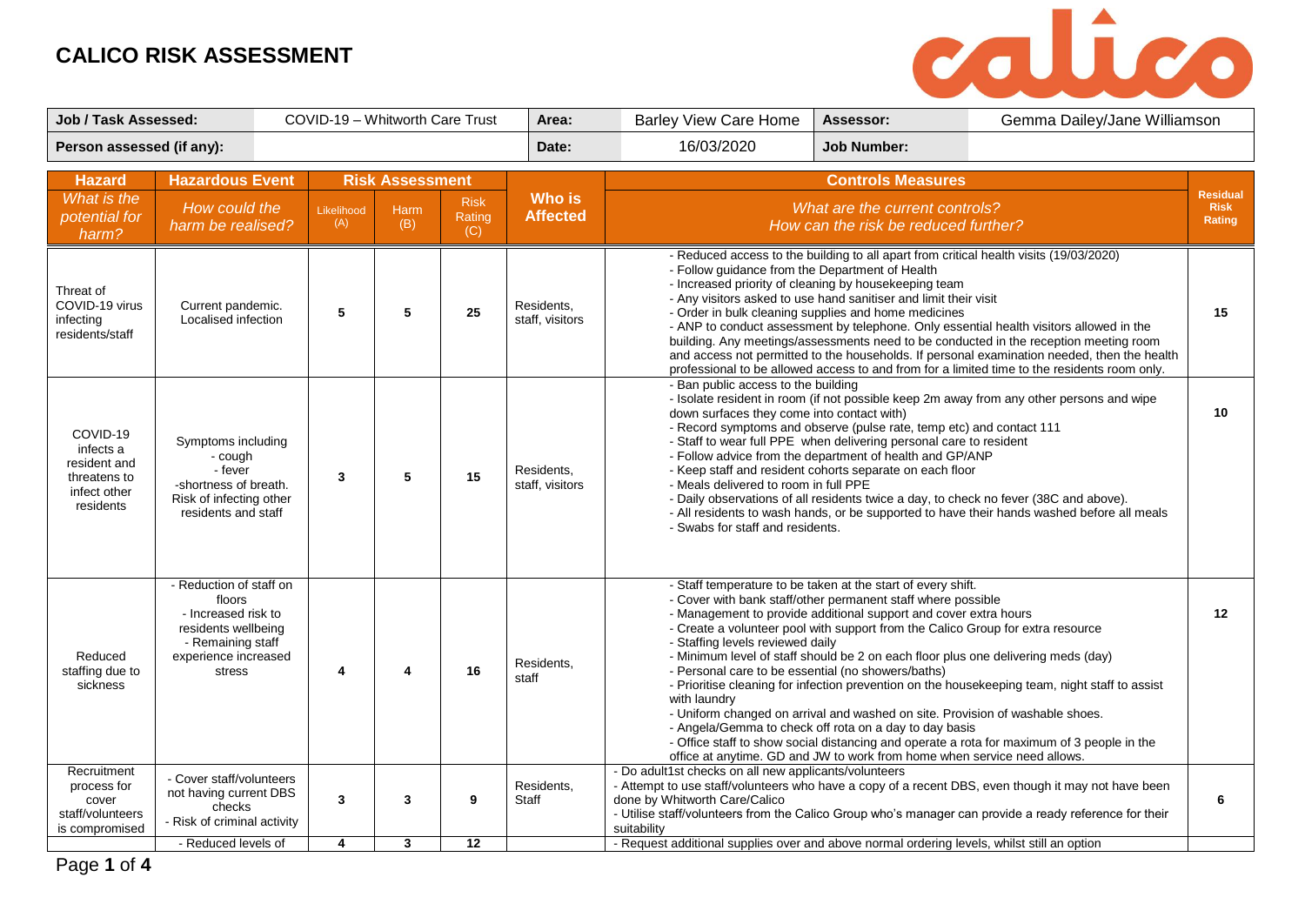

| <b>Job / Task Assessed:</b>                                                     |                                                                                                                                                                                                                                                    | COVID-19 - Whitworth Care Trust |                   |                        |                              | Area:                                                                           | <b>Barley View Care Home</b>                                                                                                                                                                                                                                                                                                                                                                                              | Assessor:                | Gemma Dailey/Jane Williamson |                       |
|---------------------------------------------------------------------------------|----------------------------------------------------------------------------------------------------------------------------------------------------------------------------------------------------------------------------------------------------|---------------------------------|-------------------|------------------------|------------------------------|---------------------------------------------------------------------------------|---------------------------------------------------------------------------------------------------------------------------------------------------------------------------------------------------------------------------------------------------------------------------------------------------------------------------------------------------------------------------------------------------------------------------|--------------------------|------------------------------|-----------------------|
| Person assessed (if any):                                                       |                                                                                                                                                                                                                                                    |                                 |                   |                        |                              | Date:                                                                           | 16/03/2020<br><b>Job Number:</b>                                                                                                                                                                                                                                                                                                                                                                                          |                          |                              |                       |
| <b>Hazard</b><br>What is the                                                    |                                                                                                                                                                                                                                                    | <b>Hazardous Event</b>          |                   | <b>Risk Assessment</b> |                              | <b>Who is</b>                                                                   |                                                                                                                                                                                                                                                                                                                                                                                                                           | <b>Controls Measures</b> |                              | <b>Residual</b>       |
| potential for<br>harm?                                                          | How could the<br>harm be realised?                                                                                                                                                                                                                 |                                 | Likelihood<br>(A) | <b>Harm</b><br>(B)     | <b>Risk</b><br>Rating<br>(C) | <b>Affected</b>                                                                 | What are the current controls?<br>How can the risk be reduced further?                                                                                                                                                                                                                                                                                                                                                    |                          |                              | <b>Risk</b><br>Rating |
| Resource<br>supply chain is<br>disrupted or<br>broken                           | hygiene, medicines and<br>food stocks                                                                                                                                                                                                              |                                 |                   |                        |                              | Residents.<br>staff                                                             | - Monitor stock levels daily<br>Reduce meal complexity- offer simple meals that require less ingredients<br>- Procure additional suppliers                                                                                                                                                                                                                                                                                |                          |                              | 6                     |
| Health<br>professionals<br>are unable to<br>offer support at<br>required levels | - Risk to residents<br>wellbeing                                                                                                                                                                                                                   |                                 | $\mathbf{2}$      | 4                      | 8                            | Residents                                                                       | - Contact telemeds and 111 for support and follow their guidance<br>- Isolate ill residents to reduce the risk of transmission<br>- Zoom video consultations with health professionals<br>- Outdoor socially distanced meetings with health professionals if no other options                                                                                                                                             |                          |                              |                       |
| <b>Business</b><br>budgets are<br>negatively<br>impacted                        | - Inability to fill void<br>rooms due to access<br>restrictions<br>- Increase in spend to<br>cover large orders<br>- Residents pass away<br>and reputation is<br>impacted                                                                          |                                 | 5                 |                        | 20                           | Staff,<br>residents.<br>Calico group,<br>contractors                            | - Currently operating at budgeted safe level of 26 occupied rooms<br>- Ensure safety of residents as upmost priority to best avoid deaths/illness<br>- Follow control measures for reputational impact (below)<br>- Request financial support from the Calico Group<br>- Only spend on necessary items<br>- Applied and successful with LCC Covid funding                                                                 |                          | 12                           |                       |
| The reputation<br>of the business<br>is negatively<br>impacted                  | - Concerns are not<br>effectively dealt with<br>- Communication is not<br>effective<br>- Safety of residents is<br>compromised<br>- Lack of future enquiries<br>and newcomers<br>- Current customers<br>move their relative out<br>due to concerns |                                 | 3                 | 5                      | 15                           | Staff,<br>residents,<br>potential<br>customers.<br>Calico group.<br>contractors | Ensure communication is effective and reaches the right people at the right time.<br>- Attempt to deal with concerns as effectively/swiftly as possible.<br>- Create a standard response to FAQs<br>- Direct people to the website for regular updates<br>- Follow all control measures to best ensure residents safety<br>- Update facebook/website and email staff regularly<br>- Zoom Family meetings<br>- Barley Buzz |                          |                              | 10                    |

Providing the recommendations are followed and the training and instructions provided then the risks can be reduced to acceptable levels.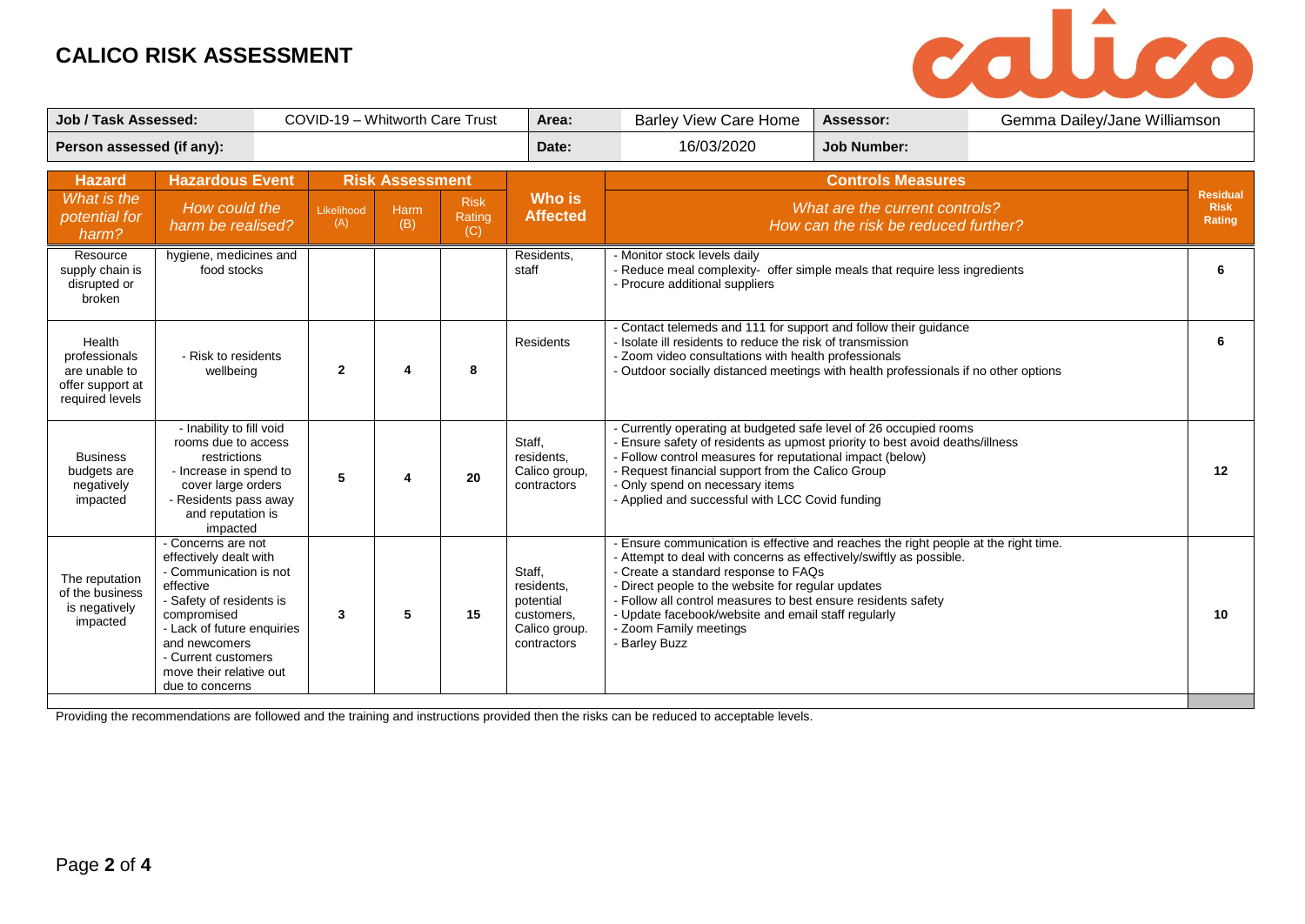

| Job / Task Assessed:<br>COVID-19 - Whitworth Care Trust |                                    |  |                        |             |                              | Area:                     | <b>Barley View Care Home</b> | Assessor:                                                              | Gemma Dailey/Jane Williamson |                       |
|---------------------------------------------------------|------------------------------------|--|------------------------|-------------|------------------------------|---------------------------|------------------------------|------------------------------------------------------------------------|------------------------------|-----------------------|
| Person assessed (if any):                               |                                    |  |                        |             |                              | Date:                     | 16/03/2020                   | Job Number:                                                            |                              |                       |
| <b>Hazard</b>                                           | <b>Hazardous Event</b>             |  | <b>Risk Assessment</b> |             |                              |                           | <b>Controls Measures</b>     |                                                                        | Residual                     |                       |
| What is the<br>potential for<br>harm?                   | How could the<br>harm be realised? |  | Likelihood<br>(A)      | Harm<br>(B) | <b>Risk</b><br>Rating<br>(C) | Who is<br><b>Affected</b> |                              | What are the current controls?<br>How can the risk be reduced further? |                              | <b>Risk</b><br>Rating |

**PPE REQUIRED FOR TASK (tick/complete as appropriate – Refer to Control Measures over page making specific)**



| <b>Hard Hat</b>            | <b>Ear Protection</b>    | <b>Welding Helmet</b>    |                |
|----------------------------|--------------------------|--------------------------|----------------|
| <b>Safety Footwear</b>     | <b>Goggles</b>           | <b>Respirator (Type)</b> | (minimum FFP2) |
| <b>High Vis Vest</b>       | <b>Overalls</b>          | Gloves (enter type)      |                |
| <b>Gas Welding Goggles</b> | <b>Safety Spectacles</b> | Other (specify type)     |                |

| Hazard | Col (A) - Likelihood of Injury or             |    | Col (B) - Severity of Injury or Hazard        | Who Could Be Affected                                    |  |  |
|--------|-----------------------------------------------|----|-----------------------------------------------|----------------------------------------------------------|--|--|
| 1.     | Improbable - (Extremely<br>Unlikely To Occur) | 1. | Minor (No First Aid Required)                 | Operators                                                |  |  |
| 2.     | Remote (Small Chance Of<br>Occurring)         | 2. | Harmful (Minor First Aid Required)            | Maintenance / Quality                                    |  |  |
| 3.     | Occasional (Could Occur<br>Sometime)          | 3. | Critical (Serious Fractures, Burns,<br>L.T.A. | Contractors                                              |  |  |
| 4.     | Probable (Unsurprised If It<br>Happened)      | 4. | Severe (Amputations, Loss Of<br>Eyesight)     | <b>Visitors</b>                                          |  |  |
| 5.     | Frequent (Almost Certain To<br>Happen)        | 5. | Catastrophic (Fatality, Explosions<br>Etc)    | Special Cases (Pregnant Worker/Young People<br>Under 18) |  |  |